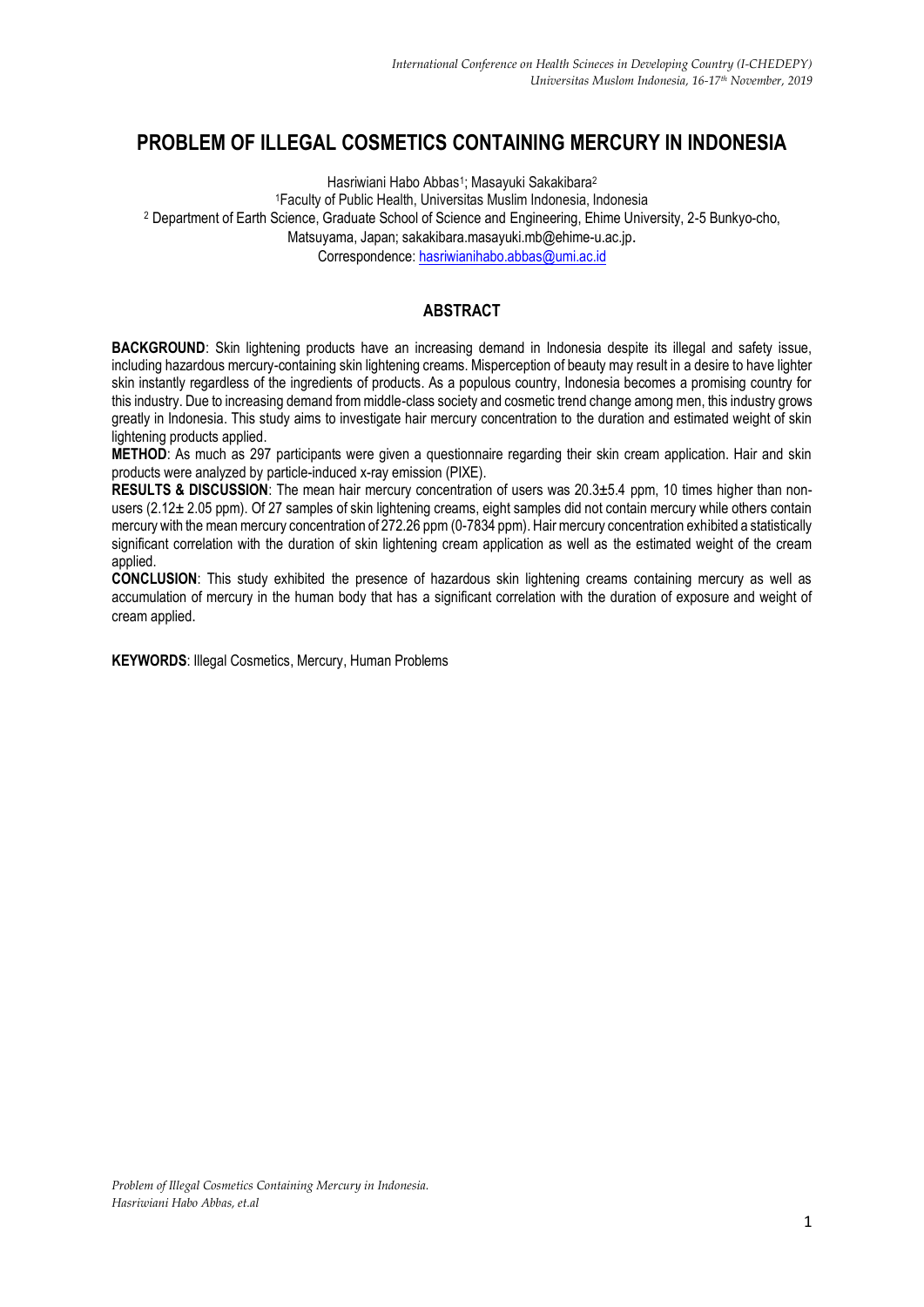# **INTRODUCTION**

Skin lightening products are cosmetics that very commonly used by people, especially women who believe that brighter skin will enhance their beauty. This beauty perception can produce the desire to have brighter skin instantly, regardless of the product ingredients they use.

According to Japanese cosmetics giant Shiseido, sales of skin- lightening products in Asia grew up to 25% in 2020. In Thailand, the lightening lotion segment accounts for more than 60% in the country's annual US\$100 million facial skincare market. In Hong Kong, moisturizers accounts for 60% - 70% of the multi-million dollars skincare market, which is a 40 % covered by skin lightening products In Indonesia, the illegal cosmetics are economic value reach amounts of Rp 30 billion [US\$ 2.1 million]. Inexpensive black-market products with powerful but illegal bleaching agents are selling briskly throughout the poorer parts of South and Southeast Asia. Indonesian officials have identified more than 53 banned cosmetics. Thailand's Food and Drug Administration has published a list of 70 skin- whitening creams circulating illegally around the country. Of the 549 tested products, 6 % (n=33) contained mercury above 1000 ppm, 45% (15/33) contained mercury in excess of 10000 ppm that found in products purchased in China 8.7%, 29% Thailand, and 3.3% in United Stated. These cosmetics containing mercury were produced in China 13%, 50% Jamaica, 6.9% Japan, 19% Thailand, The Philippines 6.7% and in regions not Indicated 5.5%. There are also some questions about legitimate of creams. The Indonesia Food and Drug Control Agency (BPOM) latest public warning was issued in 2017, when it identified 53 beauty products containing mercury and Rhodamine B color additive that were sold in markets across the country.

In January 2006, police announced they had seized 200 boxes of cosmetic products containing mercury from a small manufacturing company in West Jakarta. The company produced imitation Unilever products such as Dove skin lotion, and fake Procter & Gamble products like Olay skin moisturizer and Head & Shoulders shampoo. Many soaps historically manufactured in UK. In year 2003 EU export ban moved production overseas. Research suggests creams containing mercury are manufactured in Dubai, Thailand, China, Taiwan, and Mexico. Indonesia and S. Africa are thought to be large exporters of mercury cream. Indonesian Consumer Foundation has reported that it is very difficult to stop entry of products into the market. One of the problems in monitoring these products is that often they are transported to the country by individuals who carry the products in their luggage. For example, a trader at a traditional market, who sells unlicensed cosmetics priced from Rp 5,000 (55 U.S. cents) to Rp 50,000 (US\$5.5), said a "friend" who regularly traveled to China provided him with the products. These products are used on the skin with large areas at the time, absorbed into the skin for several hours at the time and used multiple times for weeks, months or years.

In certain women and young African girl such as Senegalese, Malian, Togolese, South African, and Nigerian about 27%, 25%, 9%, 35%, and 77% respectively use lightening cream, while in Asian women and young girl such as Hong Kongese, Korean, Malaysian, Indonesian, Philipinese and Thaiwanese about 45%, 28%, 41%, 36%, 50%, and 37% respectively. Products are made in a variety of countries in Afrika, Asia and Latin America, which contain from 660-57.000 parts per million ppm mercury[1-6]. Taking into account the growing use of cosmetics as well as the reports on the presence of dangerous metals in the cosmetics currently available worldwide and the cases of unfavorable health effects due to their presence in cosmetics, it was warranted to pay special attention to problem related to metals occurrence in these products. Although Mercury is highly toxic human health but even relatively low dose of mercury containing compounds can have serious adverse impacts on the developing nervous system, and have recently been linked with possible harmful effects on the cardiovascular, immune and reproductive system (European Commission, 2005). Mercury and its compound affect the central nervous system, kidneys and liver and can disturb immune processes; cause tremors, impaired vision and hearing, paralysis, insomnia and emotional instability. During pregnancy, mercury compounds cross the placental barrier and can interfere with the development of the fetus and cause attention deficit and development delays during childhood (WHO, 2005). The aim of study is the problems of illegal cosmetics in Indonesia to use the lightening cosmetics containing mercury and the health problems.

#### **MATERIAN AND METHODS**

#### *2.1. Cosmetic and hair samples collection*

As much as 148 participants from university female students in Makassar consisted of 105 participants were cosmetic lightening users, and the other 43 students were selected as a control group which was non-cosmetics lightening users. The students were given a questionnaire regarding their socio-demographic, dietary habits, brands' name, duration and frequency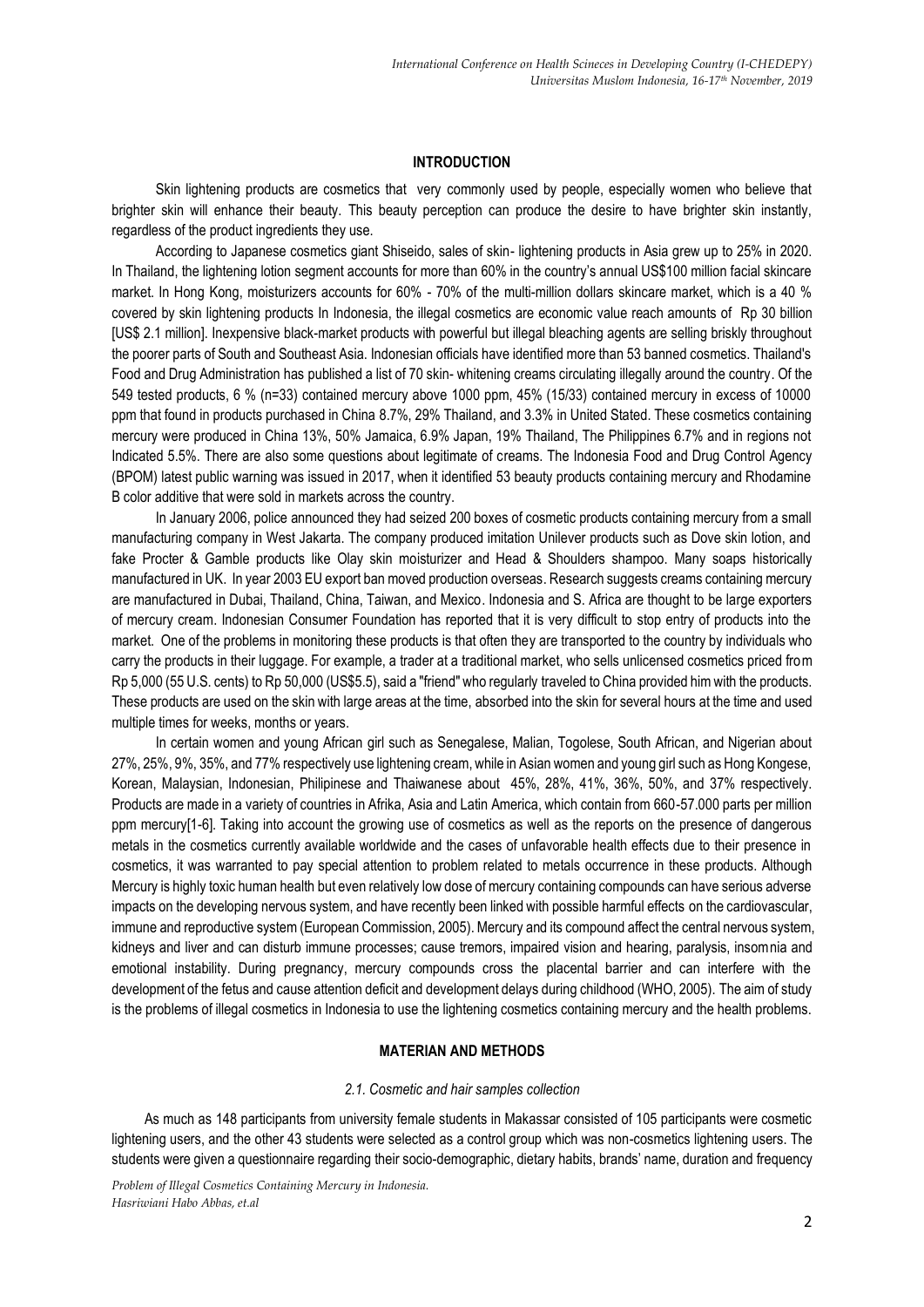of use, and cosmetics consumption per month. Students in the control group were selected with the same range of age and similar dietary habits. From the students, we obtained 27 brands of skin lightening cosmetic products that are used exclusively for facial skin. Also, all participants were agreed to voluntarily give their scalp hair to be analyzed. The study was an agreement by the Province Government of South Sulawesi and Makassar District and the Ethical Committee of the author's institution in Indonesia.

# *2.2. Analytical Procedure*

The skin lightening cosmetic products were obtained from the students. A small amount of their cosmetic cream was taken as a sample and placed it in a compact powder case, then took it to the laboratory for preparing samples test. To prepare a sample test, the cosmetics cream was treated by mixing with acetone and adding 1000 ppm of Indium solution. That mixture was homogenized using a vortex. After that, the samples were dropped on a thin backing film (4 µm prolene) then dried up.

The hair samples were made by cutting the scalp hair into four sections from the root to the tip. Each section was approximately 3 cm in length. To remove organic materials, the hair samples were cleaned using Milli-Q water and shaken in an ultrasonic bath for 5 minutes, then washed with acetone for 5 minutes. After that, they were washed again using Milli-Q. Finally, eight strands of the hair samples were attached in parallel to each other in the sample holder, then dried at room temperature.

Mercury concentration in the sample of skin lightening cosmetic and scalp hair was analyzed using particle-induced xray emission (PIXE) analytical instrument in the Cyclotron Research Center, Iwate Medical University, Japan. A cyclotron accelerated heavy charged particles to 2.5–3 MeV. The proton beam was collimated to a diameter of 6 mm in a graphite collimator system. The sample was set at an angle of 35° to the direction of the proton beam axis. When the sample was irradiated with the proton beam, the X-ray was emitted from the sample and detected by a Si(Li) detector. The X-ray energy spectrum which consisted of the characteristic of X-ray peaks for each element including mercury element are fitted to Gaussian functions by the least square method. X-ray counts are obtained concerning the peaks.

#### *2.3. Health assessment*

Health assessment was performed after mercury concentration in the scalp hair of students was obtained. The 64 students which their scalp hair showed a high level of mercury concentration (above 5 ppm) were invited to proceed with a test of mercury intoxicated symptoms. Only 15 students were agreed for the test. Also, we asked 15 students from the control group who were in alert level (1–5 ppm) to do the same test. There were 10 objective symptoms [16] diagnosed by a physician following the protocols for environmental and health assessment of mercury suggested by UNIDO [17]. The 10 neurological symptoms consist of: (a) signs of bluish discoloration of gums; (b) rigidity and ataxia (walking or standing); (c) alternating movements or dysdiadochokinesia; (d) irregular eye movements or nystagmus; (e) field of vision; (f) knee jerk reflex; and biceps reflex; (g) babinski reflex; and Labial reflex; (h) salivation and dysarthria; (i) sensory examination; and (j) tremor: tongue, eyelids, finger to nose, pouring, posture holding. To show the prevalent symptoms, the value 1 and 0 was given for positively and negatively observed symptoms, respectively.

#### *2.4. Statistical Analysis*

Statistical analysis of total mercury concentrations in the hair samples was conducted using SPSS version 16. Correlations between the mercury concentration in the scalp hair and skin lightening cosmetics as well as the cosmetics' weight were determined using *pearson* correlation analysis. A *p*-value of less than 0.05 was considered significant.

#### **RESULTS**

The demographic characteristic of lightening cosmetic user was presented in table 1. There are many groups of cosmetic users in this research such as students from state university we took samples in Hasanuddin university, students from private university we took in UMI university, gold workers, and inhabitants. The total samples in this research 323 participants. As many as 216 (66.9%) of them were cosmetic users and 107 (33.1%) were control groups (non-users). The mean of age student of use lightening cosmetics product was 22-year-old ranged from 19-28-year-old and the others user such us gold workers and inhabitants average of age is 35-year-old ranged from 18-60-year-old, 34-year-old ranged from 19-60-year-old, respectively. Base on duration of using cosmetic, the average of duration of the all group users were more than 20 months. This indicates that user groups of use lightening cosmetic are long time to use it.

*Problem of Illegal Cosmetics Containing Mercury in Indonesia. Hasriwiani Habo Abbas, et.al*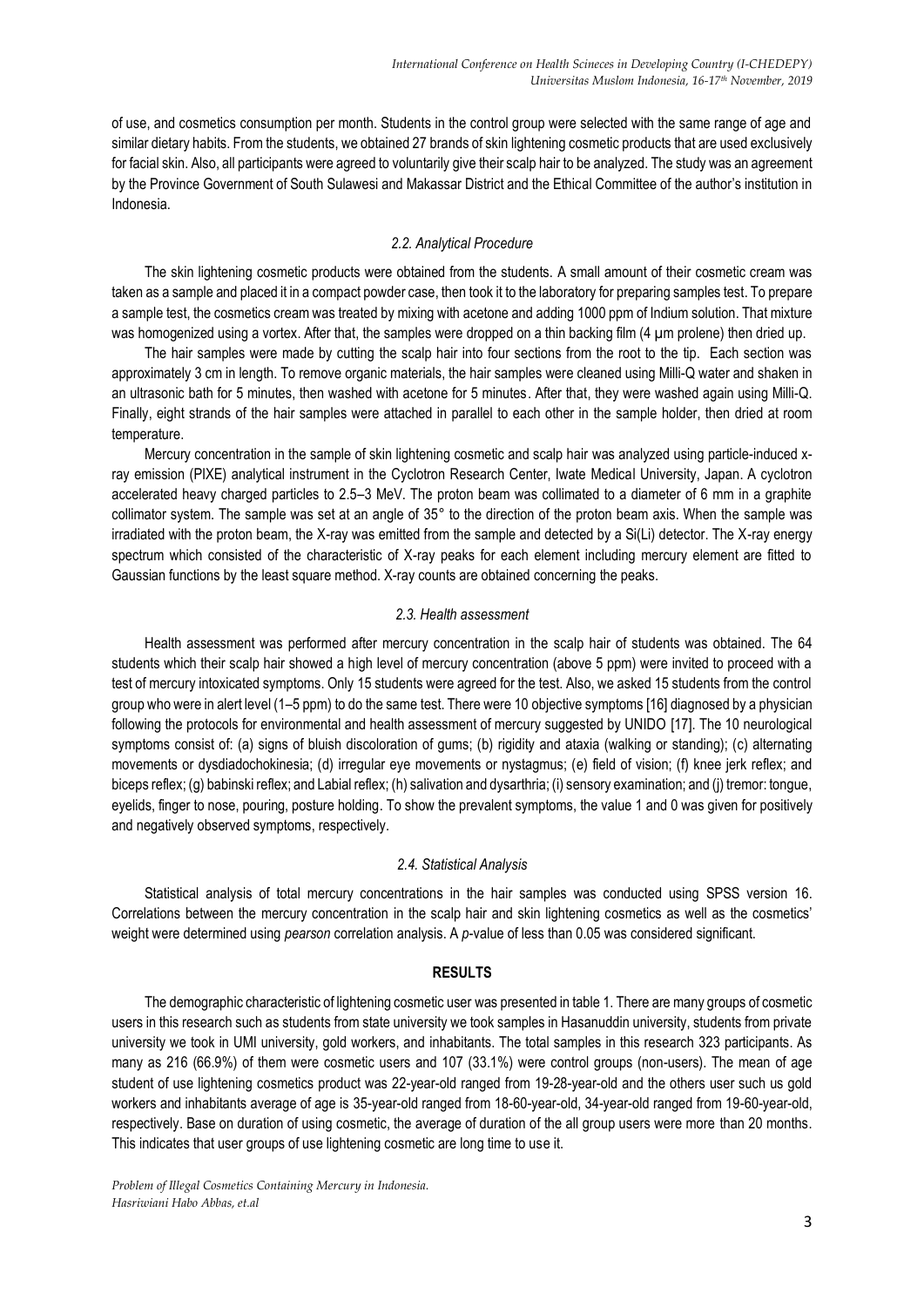| Group User                  | Age (year) |         | Total mercury |              |                     | Duration (month) |              |
|-----------------------------|------------|---------|---------------|--------------|---------------------|------------------|--------------|
|                             | Mean       | Range   | Mean          | Range        | <b>HBM</b>          | Mean             | Range        |
|                             |            | (Min-   | $\mu$ g/g     | (Min-Max)    |                     |                  | (Min-        |
|                             |            | Max)    |               |              |                     |                  | Max)         |
| UNHAS Students $(n = 42)$   | 21         | $19-22$ | 3.5           | $0.5 - 29.3$ | Alert - high level  | 23               | $5 - 48$     |
| UMI Students ( $n = 63$ )   | 22         | 19-25   | 43.8          | 3.6-475.9    | Alert - high level  | 28               | $6 - 60$     |
| Gold Workers ( $n = 66$ )   | 35         | 18-60   | 18.4          | $1.6 - 101$  | Alert - high level  | 26               | $5 - 60$     |
| Inhabitants ( $n = 45$ )    | 34         | 19-60   | 7.3           | $2.5 - 42.3$ | Alert - high level  | 28               | 6-60         |
| Control group ( $n = 107$ ) | 29         | 18-64   | 2.1           | $0 - 12$     | Normal - high level | 0                | $\mathbf{0}$ |
|                             |            |         |               |              |                     |                  |              |

Table 1. Total mercury in hair to cosmetic users

#### *3.1. Hair mercury concentration to lightening cosmetics users*

The average total mercury concentration in the hair of the cosmetics user from UNHAS students was 3.5 µg/g ranged from 0.5 to 29.3, ug/g, and was lower than the average in the hair of UMI students which was 42.7 ug/g ranged from 3.6 to 475.9 µg/g (Table 1). The difference between the mercury concentrations in the hair of UNHAS students and UMI students was statistically significant (t-test, P-value < 0.001). The other users, the average total mercury concentrations from the gold workers was 18.4 ug/g ranged from 1.6 – 101 ug/g and was higher than the average in the hair of inhabitants which was 7.3  $\mu q/q$  ranged from 2.5 – 42.3  $\mu q/q$ . The average total mercury concentration in the hair sampled of control group was 2.1  $\mu q/q$ , which is considerably lower and significantly different (t-test, P-value <0.000) from that of users lightening cosmetics. This indicates that user groups of use lightening cosmetics are exposed to mercury. Comparison with the threshold limits for mercury of the Human Biomonitoring Commission of the German Federal Environmental Agency shows that the mercury level in the hair of the users lightening cosmetics fell within the alert to high level while participants from other sub-districts in control group have mercury level within normal to alert level (table 1).

# *3.2. Mercury concentration into skin lightening cream cosmetic products*

Total of 27 samples of skin lightening cosmetic were examined (Table 2). Eleventh samples were unregistered and 16 samples registered in the food drug administration in Indonesian. Eight samples undetected contain mercury while others contain mercury. The mean mercury concentration in the skin lightening cream cosmetic products was 1102.9 µg/g ranged from 0.12-7834.4 µg/g. Almost of skin lightening cosmetics product have been registered have lower contain mercury in the products. While the skin lightening cosmetic products unregistered have higher contain mercury in the products.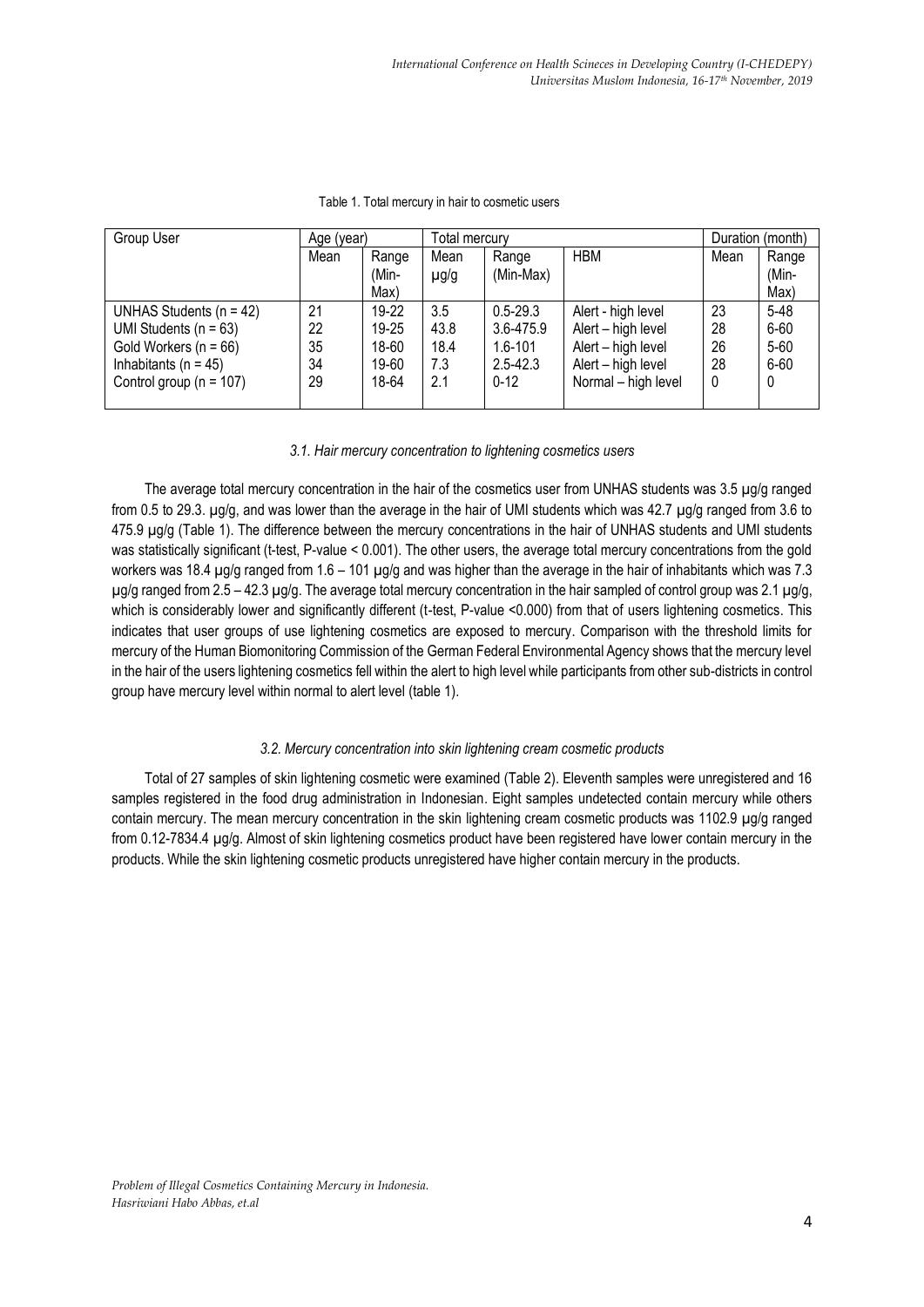| No             | Name cream                      | Color      | Registered   | T-Hg conc. |
|----------------|---------------------------------|------------|--------------|------------|
| 1              | Pixi cream                      | Japan      | Registered   | 0.12       |
| $\overline{2}$ | Soy Bean (Trisia) cream         | Indonesia  | Registered   | 0.35       |
| $\sqrt{3}$     | Latulip                         | Indonesia  | Registered   | 0.68       |
| $\overline{4}$ | Fair and lovely                 | India      | Registered   | 0.84       |
| 5              | Garnier                         | Europe     | Registered   | 1.27       |
| 6              | Olay Cream                      | China      | Registered   | 2.36       |
| 7              | Up Cream                        | Unknown    | unregistered | 3.41       |
| 8              | Ponds miracle night cream       | Thailand   | Registered   | 3.74       |
| 9              | Plantiful                       | US         | unregistered | 72.25      |
| 10             | Diamond                         | Unknown    | unregistered | 162        |
| 11             | SP UV whitening                 | Indonesia  | unregistered | 257.58     |
| 12             | Natural 99                      | Unknown    | unregistered | 342.59     |
| 13             | <b>Walet Cream</b>              | Unknown    | unregistered | 675.56     |
| 14             | Beauty quent                    | Unknown    | unregistered | 1501.43    |
| 15             | Sari Daily cream moisturizer WC | Indonesia  | unregistered | 1895       |
| 16             | Cr Cream                        | Indonesia  | unregistered | 1986.58    |
| 17             | WB cream                        | Unknown    | unregistered | 5112       |
| 18             | Ester bleaching cream A         | Taiwan     | unregistered | 7834.4     |
| 19             | TJe Fuk                         | Taiwan     | Registered   | 0.25       |
| 20             | Wardah                          | Indonesia  | Registered   | <b>ND</b>  |
| 21             | Kelly                           | Indonesia  | Registered   | 0.43       |
| 22             | Citra Hazeline                  | Indonesia  | Registered   | <b>ND</b>  |
| 23             | Sari Ayu                        | Indonesia  | Registered   | ND         |
| 24             | U.B Mustika Ratu                | Indonesia  | Registered   | <b>ND</b>  |
| 25             | Crème 21                        | Arab Saudi | Registered   | <b>ND</b>  |
| 26             | Viva cream                      | Indonesia  | Registered   | <b>ND</b>  |
| 27             | Macalana                        | Taiwan     | Registered   | <b>ND</b>  |

|  |  | Table 2. Mercury concentration of skin lightening cosmetic products |
|--|--|---------------------------------------------------------------------|
|  |  |                                                                     |

*3.3 Health problem and medical history to cosmetic user*

Exposure to mercury is known to have potentially damaging neurological effects on human health. A total of 30 cosmetics users were clinically examined. As to subject symptoms of all cosmetics users, such us headache, gastric pains, menstruation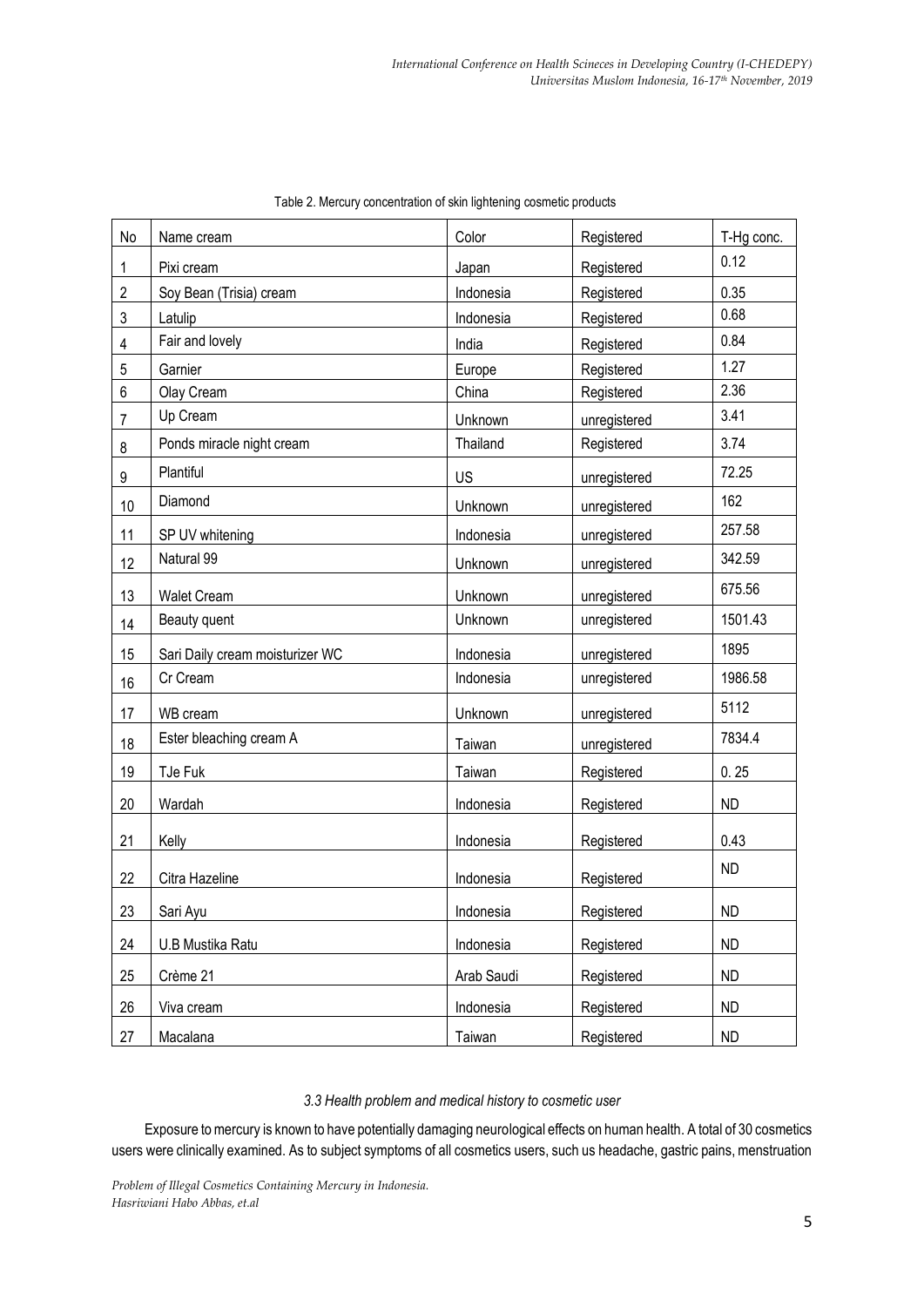diseases, acne vulgaris, blurred visions, anemia, nosebleed, allergy, asthma, hypertension and cholesterol shows in table 3. Meanwhile, as to objectives symptoms, we examined various neurological symptom, as shown in figure 5. The most prevalent symptoms among the gold smelter were tremor in tongue, eyelid, finger nose, pouring, posture holding and Romberg test reaching 40-60% occurrences in samples, whereas 20%–40% had positive findings for a lack of field of vision, slow knee jerk and bicep reflexes, sensory disturbance, unbalanced rigidity, and ataxia.

| Subject of symptoms    | n  | $\%$ |
|------------------------|----|------|
| Headache               | 46 | 21   |
| Gastric pains          | 39 | 18   |
| Menstruation disease   | 16 |      |
| Acne vulgaris          | 4  | 2    |
| <b>Blurred visions</b> | 5  | 2    |
| Anemia                 | 25 | 12   |
| Nosebleed              | 5  | 2    |
| Allergy                | 19 | 9    |
| Ashma                  | 23 |      |
| Hypertension           | 17 | 8    |
| Cholesterol            | 17 | 8    |

|  |  |  | Table 3. Subject symptoms of cosmetics users |  |
|--|--|--|----------------------------------------------|--|
|--|--|--|----------------------------------------------|--|



Figure 1. Occurrence of the 10 neurological symptoms in students and non-students

# **DISCUSSION**

Mercury salts such as ammoniated mercury, mercury iodide, mercurous chloride, mercurous oxide, and mercuric chloride are the form of mercury in skin lightening products.[16][17] Mercury is added to skin cream because its effect in blocking production of melanin, which gives the color to hair and skin.[17] Some chemicals may perform the same effect as mercury, but mercury is inexpensive and effective.[18] This inorganic mercury is absorbed through the skin by the transport of mercury across the epidermis and also via sweat glands, sebaceous glands, and hair follicles.[16] Study of Friberg et al to animals exhibited that 8% of mercuric chloride applied to skin is absorbable in 5 hours.[6]

*Problem of Illegal Cosmetics Containing Mercury in Indonesia.* Mercury affect human body by some mechanisms like interruption of microtubule formation, changing intracellular calcium balance and membrane potential, altering cell membrane integrity, disturbing or inhibition of enzymes, inducing oxidative stress, inhibition of protein and DNA synthesis and disturbing immune functions.[19] The main adverse effect of the inorganic mercury contained in skin lightening soaps and creams is kidney damage.[17], [20] Kidney toxicity involves either renal tubular necrosis or autoimmune glomerulonephritis, or both. Immune dysfunctions include hypersensitivity reactions to mercury exposure, including asthma and dermatitis, various types of autoimmunity, and suppression of natural killer cells and disruption of various other lymphocyte subpopulations.[21][22] Clinical presentation of individual exposure depends on dose,

*Hasriwiani Habo Abbas, et.al*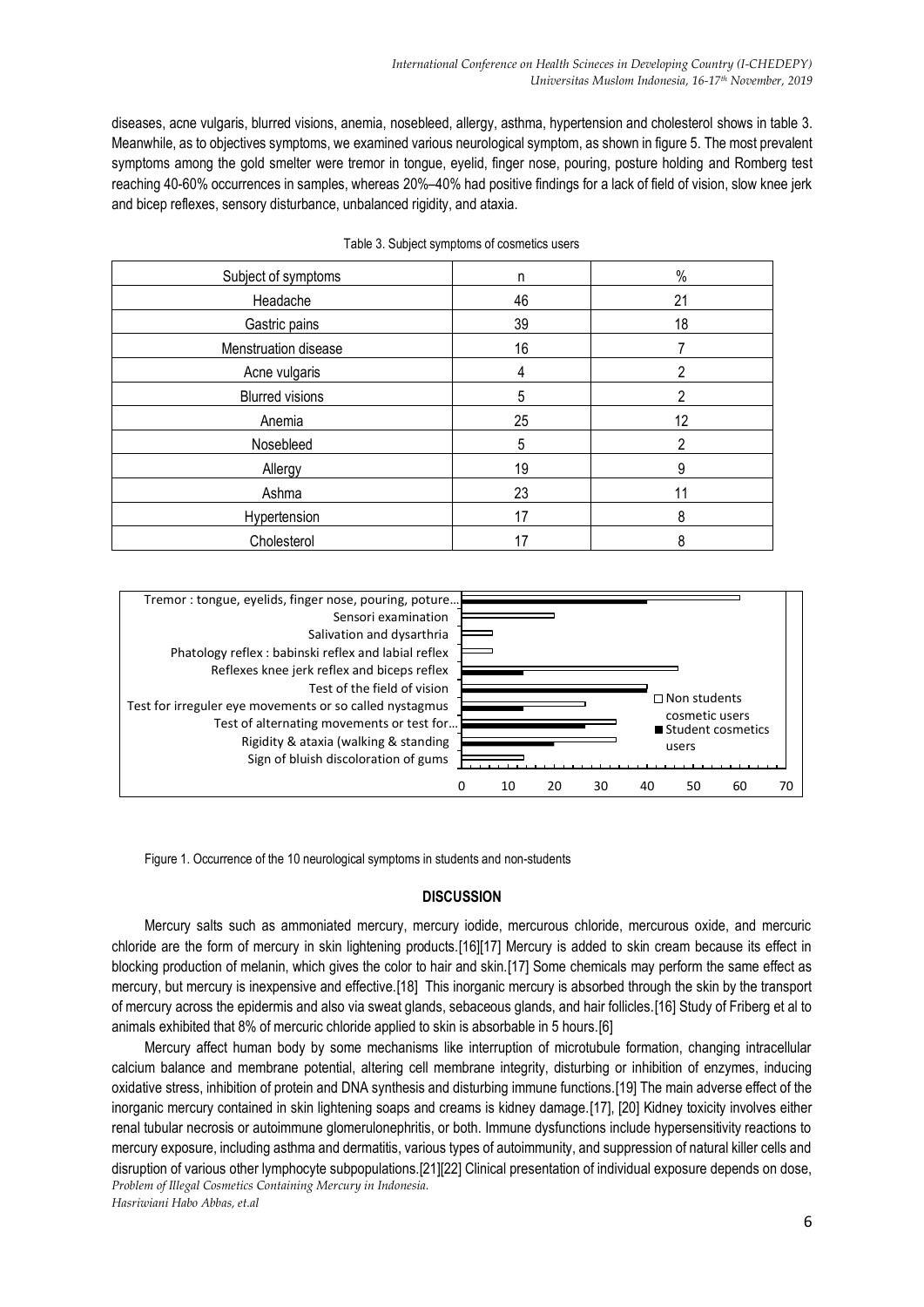duration of exposure, and form of exposure.[12] In chronic exposure, early presentation may appear as fine tremor in extremities that will progress to entire limb.[12] Classic triad of chronic toxicity is tremor, gingivitis, and erethism (constellation of neuropsychiatric findings that includes insomnia, shyness, memory loss, emotional instability, depression, anorexia, vasomotor disturbance, uncontrolled perspiration, and blushing).[12]

Hair contain high sulfhydryl groups, a compound which mercury has high tendency to bind with.[19][12] Evaluation of mercury exposure using hair specimen is a well-established method in group studies.[13] Mercury has longer half-life in hair and it remains stable for long period in hair, make it useful to evaluate exposure since few months before and easy to transport. Hair adjacent to the scalp is indicative for exposure occurred 1-3 week earlier.[13] US Environmental Protection Agency (EPA) assigned 0-1 ppm of hair mercury concentration a normal, 1-5 ppm as alarm level, and >5 as high level for human biomonitoring for mercury concentration in human body.

More than half of participants in this study are lightening cream users. Similar to a study among students in Malaysia that exhibited 60.6% of their 104 participants were skin lightening cream users[23]. In this study, the mean hair mercury concentration among users was  $40.03 \pm 89.55$ , sixteen times higher compared to non-users  $(2.51 \pm 1.11$  ppm). It suggests that using skin lightening creams increase the body burden of mercury. This is also confirmed with correlation analysis of hair mercury concentration and skin lightening usage based on duration and weight of cream applied. The control group hair mercury concentration was varied from undetected to 5.46 µg/l, mostly under normal to alarm concentration for human biomonitoring suggested by US Environmental Protection Agency. Whereas the skin lightening user's hair mercury concentration was ranged from 4 to 476 µg/l, classified in alarm and high level of hair mercury for this EPA standard. Another study of comparative analysis of mercury content in human hair and cosmetic products exhibited similar results that hair mercury concentration of non-cosmetic users was generally low compared to cosmetic users[15].

The mean mercury concentration in the skin lightening cream cosmetic products was 861.72 ppm in this study, whereas Indonesian National Agency of Drug and Food Control limits 1 ppm for mercury in cosmetics[24]. Topically applied mercury compounds are more readily absorbed and are also most likely to accumulate in and cause damage to the kidneys.[25] One case report identified mercury-containing skin lightening cream (mercury level of 30,000 ppm) in 34 years old women who developed nephrotic syndrome. Her condition was gradually improved after stop using the cream.[26] Mercury in skin lightening products may also cause skin rashes, skin discoloration and scarring, as well as a reduction in the skin's resistance to bacterial and fungal infections. Other effects include anxiety, depression or psychosis and peripheral neuropathy[17]. In reproductive system, mercury toxicity can result in miscarriage, spontaneous abortion, stillbirth, and low birth weight. Fetal brain is more susceptible to mercury adverse effect than adult. It inhibits the division and migration of neuronal cells and disrupts the cytoarchitecture of the developing brain.[27] Neonates that exposed to mercury during pregnancy have been linked to neural tube defects, craniofacial malformations, delayed growth, and others.[28][29] a study evaluated transplacental mercury transfer exhibited newborns mean mercury lever were higher than mothers, implicated the importance of monitoring pregnant women from mercury exposure.[30] Considering that our skin lightening users sample are at reproductive age that hold the responsibility for childbearing as well as hazardous effects of mercury in fetus and newborn babies, the need for advance control by related parties as well as better awareness from users.

Hair mercury concentration had significant correlation with duration of skin lightening cream application as well as estimated weight of the cream applied. It reflected that longer and higher exposure lead to higher accumulation of mercury in the body. Application of average 1.22 g mercury for face, 4.42 g for body, and a product with 10,000 ppm mercury applied over the surface of the skin evenly lead to absorption up to 450 μg with just 1 application, 45 times the daily absorption of mercury from a dental amalgam, 9 times the mercury contained in a 2-part flu vaccine given 4 weeks apart, and 90 times the amount of mercury in a 4-oz steak of the most mercury-rich fish the world, a Mediterranean swordfish.[31]

This study exhibited presence of hazardous skin lightening creams containing mercury as well as accumulation of mercury in human body that has significant correlation with duration of exposure and weight of cream applied. Further study with larger sample is necessary in assessing effect of mercury in human body.

# **CONCLUTIONS**

This study exhibited presence of hazardous skin lightening creams containing mercury as well as accumulation of mercury in human body that has significant correlation with duration of exposure and weight of cream applied. Further study with larger sample is necessary in assessing effect of mercury in human body.

**Acknowledgments:** The authors would like to thank the Moslem Indonesia of University and South Sulawesi of Indonesia government that has given permission to conduct research. I would like also to thank Japan government for supporting this research by (conducted as a part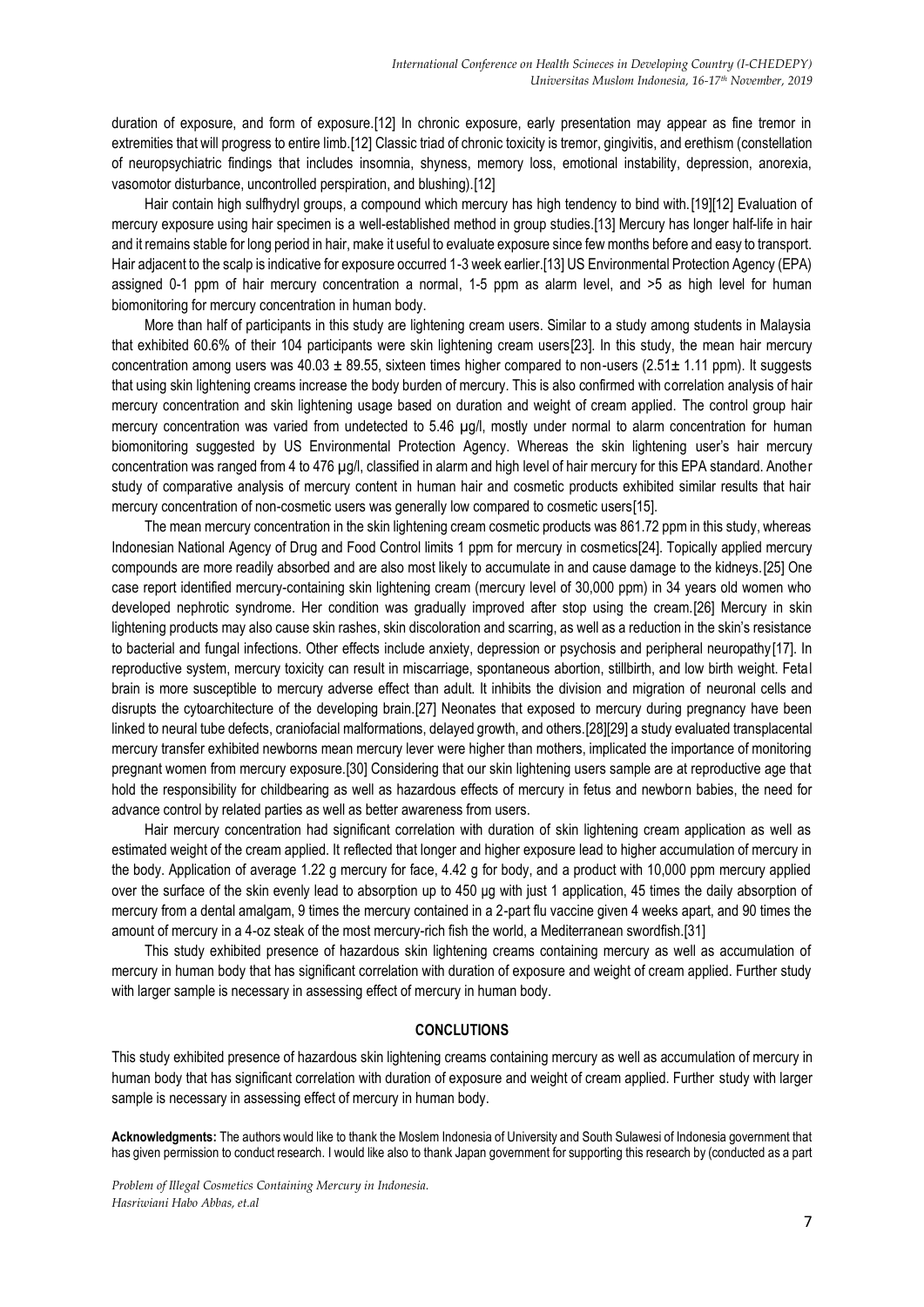of) feasibility study "Social Acceptance of Regional Innovation for Reducing High Impact Environmental Pollution", Research Institute for Humanity and Nature (RIHN) and JSPS KAKENHI Grant Number 16H02706 to M. Sakakibara.

**Author Contributions:** All authors contributed to the work presented in the manuscript. Hasriwiani Habo Abbas as primary researcher made a substantial contribution to this work which was undertaken in association with her Ph.D. program. Masayuki Sakakibara as Ph.D. supervisor provided critical analyses and commentary during the development of the manuscript. Koichiro Sera provided the PIXE measurement of hair samples, which is also a substantial contribution to the manuscript. Lukmanul Hakim Arma provided critical analyses and commentary during development of the manuscript.

**Conflicts of Interest:** The authors declare no conflict of interest.

#### **REFFERENCES**

[1] Kementerian Perindustrian Republik Indonesia, "Kemenperin: Indonesia Lahan Subur Industri Kosmetik." [Online]. Available: http://kemenperin.go.id/artikel/5897/Indonesia-Lahan-Subur-Industri-Kosmetik.

[2] T. L. Negara, T. L. Negara, and T. Lembaran, "Badan pengawas obat dan makanan." pp. 1–30, 1999.

[3] "BPOM Kewalahan Awai Obat Palsu," 2016. .

[4] J.-D. Park and W. Zheng, "Human exposure and health effects of inorganic and elemental mercury," *J. Prev. Med. Public Heal.*, vol. 45, pp. 344–352, 2012.

[5] L. Copan, J. Fowles, T. Barreau, and N. McGee, "Mercury toxicity and contamination of households from the use of skin creams adulterated with mercurous chloride (calomel)," *Int. J. Environ. Res. Public Health*, vol. 12, no. 9, pp. 10943–10954, 2015.

[6] T. W. Clarkson and L. Magos, "The toxicology of mercury and its chemical compounds.," *Crit. Rev. Toxicol.*, vol. 36, no. 8, pp. 609– 662, 2006.

[7] Agency for Toxic Substances and Disease Registry, "Toxicological Profile for Mercury Department of Health and Human Services," no. March, p. 676, 1999.

[8] K. R. Mahaffey, "MERCURY EXPOSURE : MEDICAL AND PUBLIC HEALTH ISSUES," vol. 116, pp. 127–154, 2005.

[9] United Nations Environment Programme, "Mercury in Products and Wastes," 2008.

[10] M. Yoshida, "Placental to fetal transfer of mercury and fetotoxicity," *The Tohoku Journal of Experimental Medicine*, vol. 196, no. 2. pp. 79–88, 2002.

[11] S. Askari, A. Sajid, Z. Faran, and S. Zahoor, "Skin Lightening Practice among Women living in Lahore: Prevalence, Determinants and User's Awareness.," *3rd Int. Conf. Buisness Manag.*, pp. 1–14, 2013.

[12] B. Patterson, J. Ryan, and J. H. Dickey, "The toxicology of mercury.," *N. Engl. J. Med.*, vol. 350, no. 9, pp. 945-947-947, 2004.

[13] K. L. Nuttall, "Interpreting hair mercury levels in individual patients," *Ann. Clin. Lab. Sci.*, vol. 36, no. 3, pp. 248–261, 2006.

[14] WHO Regional Office for Europe, "Human biomonitoring: facts and figures," 2015.

[15] C. P. Kinabo, "Comparative Analysis of Mercury Content in Human Hair and Cosmetic Products Used in Dar Es Salaam , Tanzania," *Heal. (San Fr.*, vol. 31, no. 1996, 2005.

[16] J.-D. Park and W. Zheng, "Human exposure and health effects of inorganic and elemental mercury.," *J. Prev. Med. Public Health*, vol. 45, no. 6, pp. 344–52, 2012.

[17] World Health Organization, "Use, production and availability Products, packaging and ingredients Health effects and how to measure exposure," 2004.

[18] M. M. A. N, A. Sawhney, and A. A. Ansari, "COSMO-VIGILANCE IN PERSPECTIVE TO SKIN WHITENING CREAMS CONTAINING MERCURY," vol. 5, no. April, pp. 53–56, 2015.

[19] M. Rafati-Rahimzadeh, M. Rafati-Rahimzadeh, S. Kazemi, and A. A. Moghadamnia, "Current Approaches of the Management of Mercury Poisoning: Need of the Hour.," *Daru*, vol. 22, no. 1, p. 46, 2014.

[20] M. K. Kim and K. D. Zoh, "Fate and transport of mercury in environmental media and human exposure," *J. Prev. Med. Public Heal.*, vol. 45, no. 6, pp. 335–343, 2012.

[21] R. A. Bernhoft, "Mercury toxicity and treatment: A review of the literature," *J. Environ. Public Health*, vol. 2012, 2012.

[22] N. Mohammed and H. Hussein, "Determination of heavy metals in some cosmetics available in locally markets," *J. Environ. Sci.*, vol. 8, no. 8, pp. 9–12, 2014.

[23] S. Z. Rusmadi, S. Norkhadijah, S. Ismail, and S. M. Praveena, "Preliminary Study on the Skin Lightening Practice and Health Symptoms among Female Students in Malaysia," *J. Environ. Public Health*, vol. 2015, pp. 3–8, 2015.

[24] K. Badan, P. Obat, and D. A. N. Makanan, "ASEAN Cosmetic Committee," 2011.

[25] W. Mckelvey, N. Jeffery, N. Clark, D. Kass, and P. J. Parsons, "Population-Based Inorganic Mercury Biomonitoring and the Identification of Skin Care Products as a Source of Exposure in New York City," *Environ. Health Perspect.*, vol. 119, no. 2, pp. 203–209, 2011.

*Problem of Illegal Cosmetics Containing Mercury in Indonesia. Hasriwiani Habo Abbas, et.al*